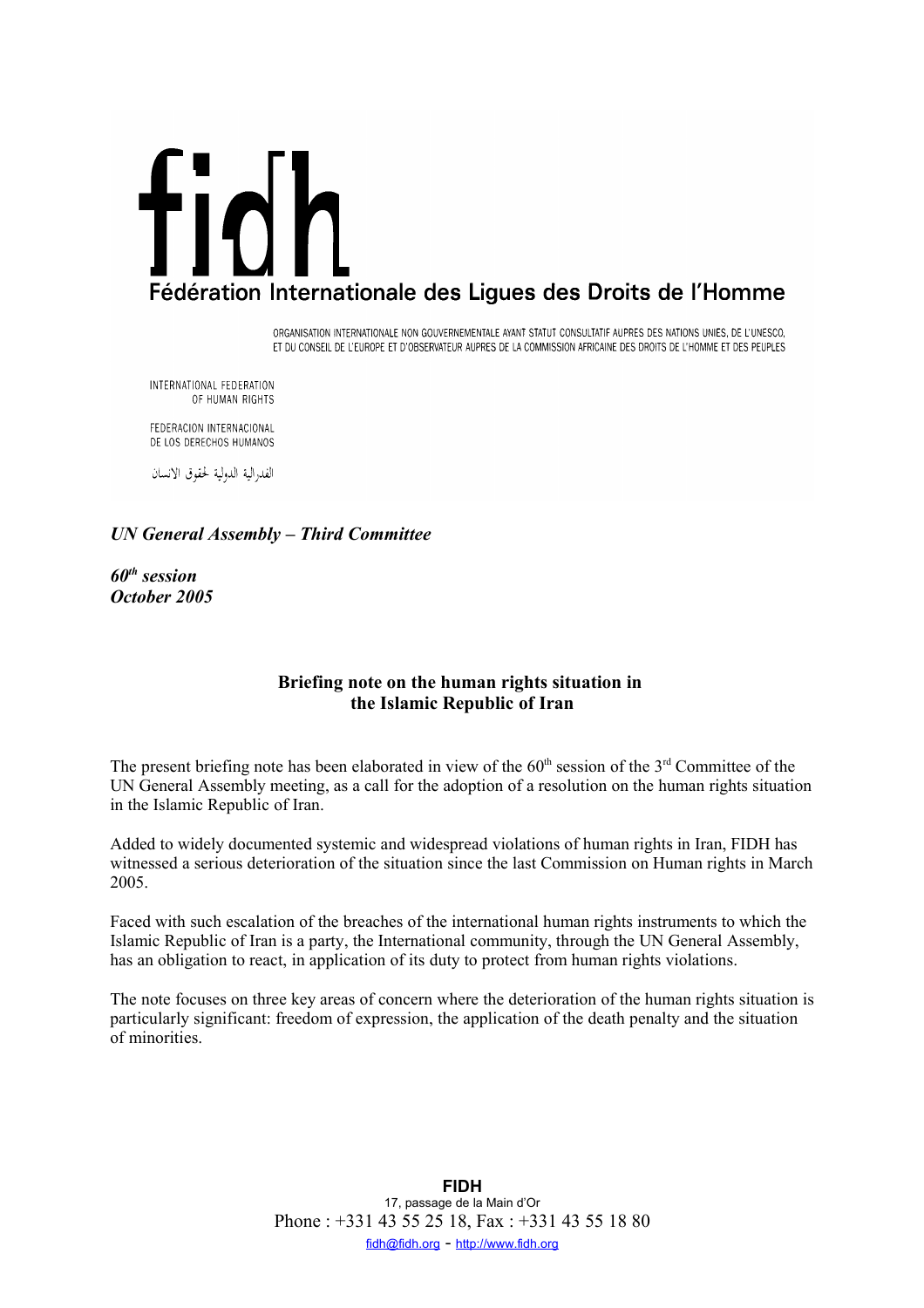# **1. Freedom of expression**

### Web loggers

In the Fall of 2004, the authorities arrested nearly 20 on-line journalists and web loggers working with pro-Reformist Internet websites. They were subsequently released on bail. A number of the on-line journalists and web loggers arrested were tortured while in detention. Most of those web loggers have been condemned to prison terms: in 2005, **Ahmad Seyed Saraji** was condemned to six months in prison and 30 lashes, which were inflicted upon him on October 20, 2005. He is currently detained in Tabriz. **Farid Modaresi** and **Hossein Abdollahpour** were condemned to three months in prison in 2005 and appealed the sentence. **Mojtaba Saminejad** was condemned to two years in prison in June 2005 and is currently detained; his appeal is pending.

That crackdown further restricted an already very repressive landscape where the Internet was the only way to circulate independent information. This extremely repressive policy is currently continuing.

The presidential election took place in June 2005 and resulted in the election of a conservative, Mr Mahmoud Ahmadinejad, as the President. A conservative government was consequently formed in August.

The election was carried out in clear violation of Article 25 of the International Covenant on Civil and Political Rights (ICCPR), which enshrines the right to free and fair election. The Council of Guardians, a non-elected conservative body, announced in May 2005 that it rejected all the 1014 candidates to the Presidential election but six. Among those six pre-selected candidates, four were hard line conservatives and there were no women. In view of the national and international outcry about the rejection of Mr. Mostafa Moeen's candidacy, the main reformist candidate, the Supreme Leader said publicly that he should be allowed to compete for the election. The Council of Guardians subsequently allowed his candidacy, witnessing its total dependency upon the Supreme Leader, and the complete absence of separation of powers.

### Journalists

Several journalists are still in prison for the mere exercise of their right to freedom of expression: **Akbar Ganji** (since April 2000), **Hossein Ghazian** (since October 2002), and **Massoud Bastani** (since August 2005).

Akbar Ganji is currently detained in total isolation in the Evin prison. He carried out a hunger strike in order to protest again his detention, and ended it on 22 August, when he was allowed two weeks to recover in hospital before being sent back to prison on 3 September. Akbar Ganji has not been allowed any visits since his return from hospital to Evin prison, where he has been on hunger strike again. The FIDH is extremely worried for his physical and psychological integrity since it got no news on Ganii's situation since one month.

### Lawyers and Human Rights Defenders

Two lawyers and founding members of the Defenders of Human Rights Centre (DHRC), FIDH member organisation in Iran, are currently in jail: Mr. **Nasser Zarafshan** (since August 2002) and Mr. **Abdolfattah Soltani** (since July 30).

Mr. Zarafshan was the lawyer of Mrs. Sima Pouhandeh, the widow of Mohammed Djafar Pouhandeh, a writer and human rights defender who was assassinated in 1998 by the Iranian intelligence services. He was condemned to five years in prison for "possession of firearms and alcohol" and for declarations he made during a press interview on the assassination of Iranian intellectuals at the end of the 1990s. He is currently detained at the Evin prison, in Tehran.

Mr. Soltani is accused of "espionage" and is detained in the Evin prison as well, in solitary confinement, which makes him particularly vulnerable to abuses. He cannot receive visits from his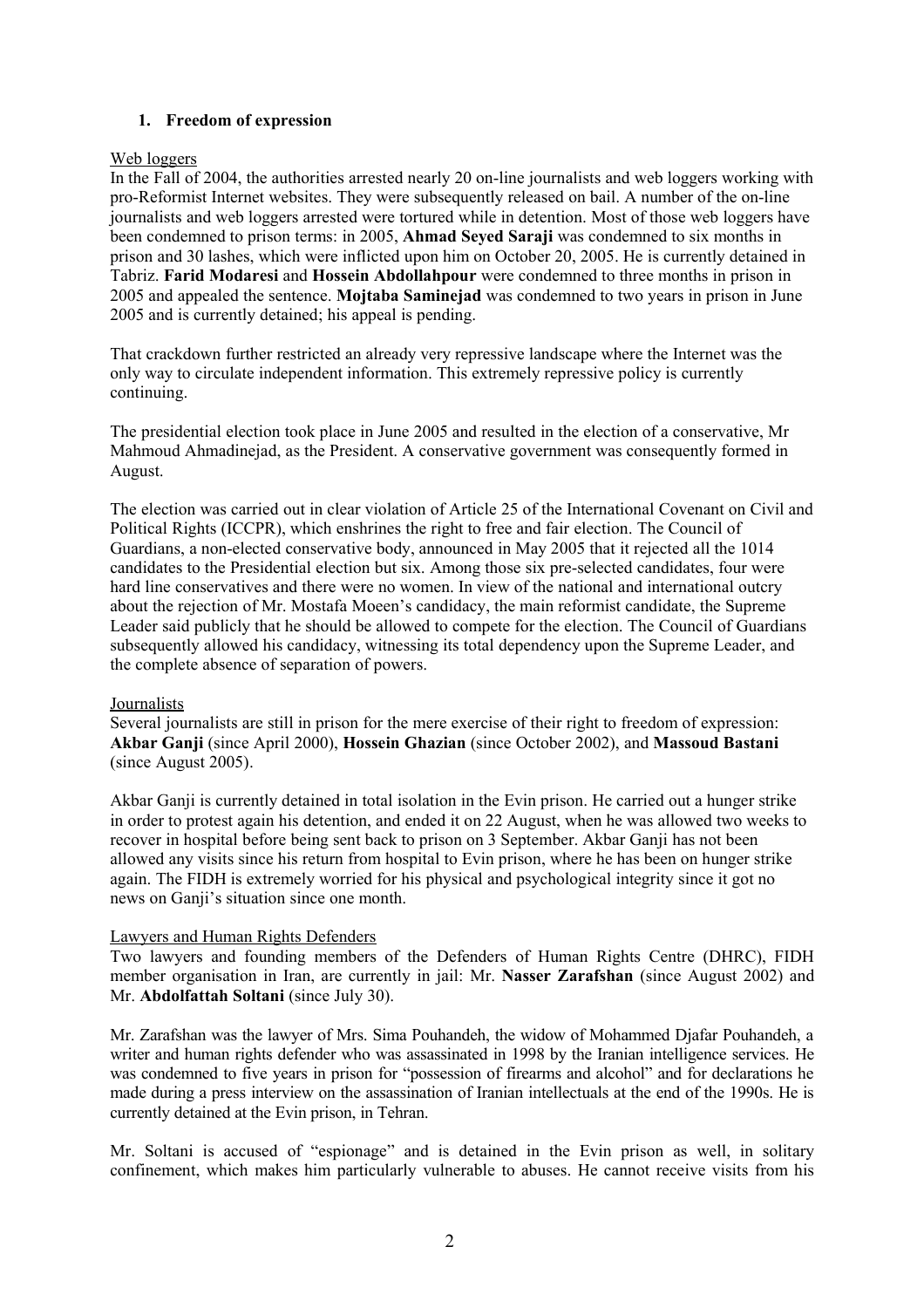lawyers nor from his family, in blatant violation of international human rights standards, including the ICCPR, ratified by Iran.

The FIDH believes his arrest is actually linked to the role played by Mr. Soltani, as a lawyer, in the **Zahra Kazemi trial**. Ms. Zahra Kazemi, an Iranian-Canadian photographer, died in July 2003 as a result of torture and ill-treatment during her detention in Iranian custody. On July 25, 2005, during a hearing in camera of the Tehran Court of Appeal, Mr. Soltani, lawyer of Ms. Zahra Kazemi's family, questioned the independence and fairness of the trial, pointing out that the main officials allegedly involved in the case had not been indicted by the court, including Mr. Saïd Mortazavi, General Prosecutor of Tehran.

In October 2003, the Article 90 Commission of the Majlis (Iranian Parliament) had released its report of enquiry into Ms. Kazemi's death, which concluded that Prosecutor Mortazavi and other members of the judiciary were directly involved in her death, as a result of violent interrogation in Evin prison.

Both the UN General Assembly resolutions on the situation of human rights in Iran of 2003 and 2004 called upon the Islamic Republic of Iran "to appoint an impartial prosecutor", since the role played by Mr. Mortazavi in the death of Ms. Kazemi, but also in the repression against journalists, lawyers and more recently web loggers, has been widely reported. However, the General Prosecutor of Tehran is still in place, and continues to target human rights defenders, as in Mr. Soltani's case.

### **Students**

Several students are still in prison in connection with the protests of 1999. **Mehrdad Lohrasebi** and **Abbas Deldar** have been condemned to 15 years in prison; **Javid Tehrani**, condemned to seven years in prison and freed four years later, was re-arrested in June 2004. **Peyman Piran** (condemned to ten years in prison) and his father, **Mostafa Piran** (condemned to 18 months in prison) are detained since more than a year.

**Akbar Mohammadi** (condemned to 14 years in prison), his brother, **Manoutchehr Mohammadi** (condemned to 13 years in prison), and **Ahmad Batebi** (condemned to 15 years in prison) have been freed after seven years of detention for health reasons but might be sent back in prison at any moment, notably if they communicate with the media. The same is true of **Amir-Abbas Fakhravar** and **Heshmattolah Tabarzadi.** The latter, responsible of a students' association, had been condemned to 14 years in prison in January 2005 and was liberated for health reasons in August 2005.

**Bina Darab-Zand**, another student, was condemned in October 2004 to three years and a half in prison and is currently detained.

18 students were arrested in September and October 2005, arrests which were confirmed by the authorities. However, their name and the reason for their arrest were not disclosed.

### Other prisoners of opinion

FIDH and the Iranian League for the Defense of Human Rights (LDDHI) have been informed of the cases of **Hojat Bakhtiari**, arrested in January 2003 and condemned to four years in prison; **Arjang Davoudi** is serving a 14 years prison sentence ; **Amir-Heshmat Saran**, arrested in February 2005, was condemned to 8 years in prison; **Mehdi Ghasemian**, arrested in June 2005 is still in prison pending trial, in spite of the concerns regarding his health. This list is in no way limitative.

All those people are prisoners of opinion and should be immediately and unconditionally released.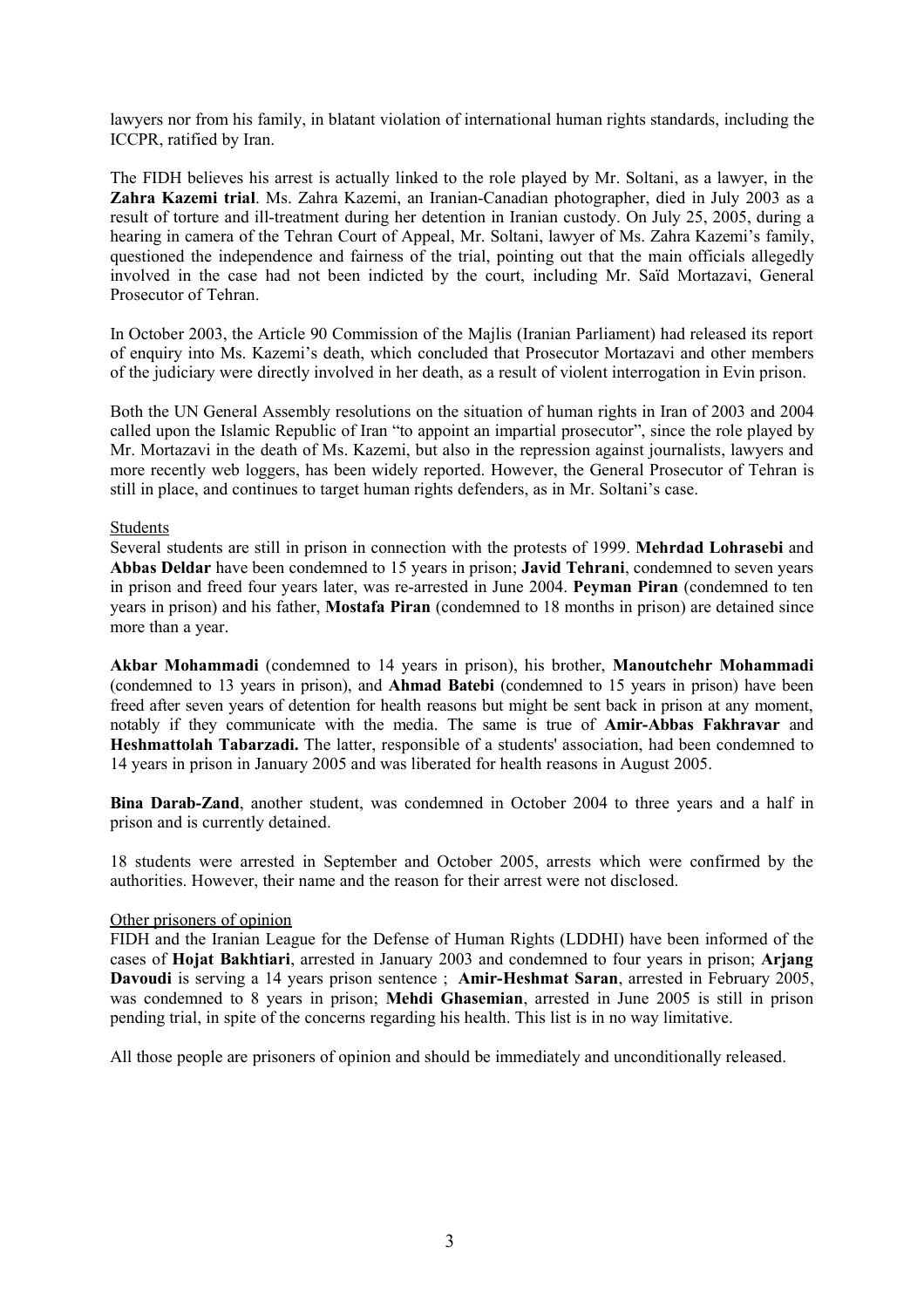# **2. The Death Penalty**

The Islamic Republic of Iran continues to apply the death penalty under conditions that blatantly violate international standards.

### **Executions of minors:**

A child becomes criminally liable under the Islamic Penal Law, at nine years old for girls and at 15 years old for boys (Article 49 of the Islamic Penal Law). Accordingly, a girl of 9 years old may be sentenced to death. Whenever a boy or a girl who has not reached the age of liability commits a crime, the court is entitled to sentence him/her to corporal punishment.

Children are being executed every year in Iran: 25 minors have been condemned to death in 2004, and at least two of them were executed, a girl of 16 years old, and a boy who was executed when he reached 18 years old. Two teenage boys, Mahmoud Asgari (16) and Ayaz Marhoni (18), were hanged in Mashhad (East of the country) in July 2005. They were allegedly condemned to death for raping a 13 years old child.

In January 2005, the Iranian delegation attending the UN Committee on the Rights of the Child announced that a Bill abolishing the death penalty for crimes committed by persons under 18 had been submitted to the Majlis. However, such a Bill has not been adopted yet. This in spite of the fact that the Committee had recommended in January 2005 that the Islamic Republic of Iran "take, as a matter of the highest priority, all possible measures to achieve final official approval of this new law and to ensure its full implementation"... and "take the necessary steps to immediately suspend the execution of all death penalties imposed on persons for having committed a crime before the age of 18, … and to abolish the death penalty as a sentence imposed on persons for having committed crimes before the age of 18, as required by article 37 of the Convention [on the rights of the child]".

- **Executions in public**: executions in Iran are usually carried out by hanging and in public. Public executions constitute a cruel, inhuman and degrading treatment. The UN Commission on Human Rights asks States not to carry out capital punishment in public or in any other degrading manner<sup>1</sup>.
- **Crimes for which the death penalty is applied**: The laws of the Islamic Republic of Iran notably establish the sentence of death for the following crimes:
- a. If a married woman commits adultery with a man, the woman must be stoned to death (article 83, para. 2 of the Islamic Penal Law).
- b. Heresy (meaning giving up the Islamic faith) shall be sentenced to death (article 513)
- c. Killing a Muslim entails the death penalty (Article 207 of the Islamic Penal Law).
- d. Drug trafficking (specific law on drug trafficking)
- e. Armed robbery (art. 185 of the Islamic Penal Law)
- f. Rape (article 82 para. 4 of the Islamic Penal Law)
- g. Homosexual acts (art. 110 of the Islamic Penal Law)
- h. Incest (art. 82, para. 1 of the Islamic Penal Law)
- i. Fornication with the wife of one's father (art. 82, para. 2 of the Islamic Penal Law)
- j. Fornication of a non-Muslim with a Muslim woman (82, para. 3 of the Islamic Penal Law)
- k. Armed struggle, including with knives (art. 183 of the Islamic Penal Law)

This situation blatantly violates article 6 of the ICCPR on the right to life, under which the death penalty must be restricted to the "most serious crimes". That notion must not go beyond "intentional crimes with lethal or extremely grave consequences" and the death penalty "must not be imposed for sexual relations between consenting adults"<sup>2</sup>.

<sup>&</sup>lt;sup>1</sup> Res. 2004/67 and 2005/59 on the Question of the Death Penalty.

<sup>2</sup> Res. 2005/59 on the Question of the Death Penalty.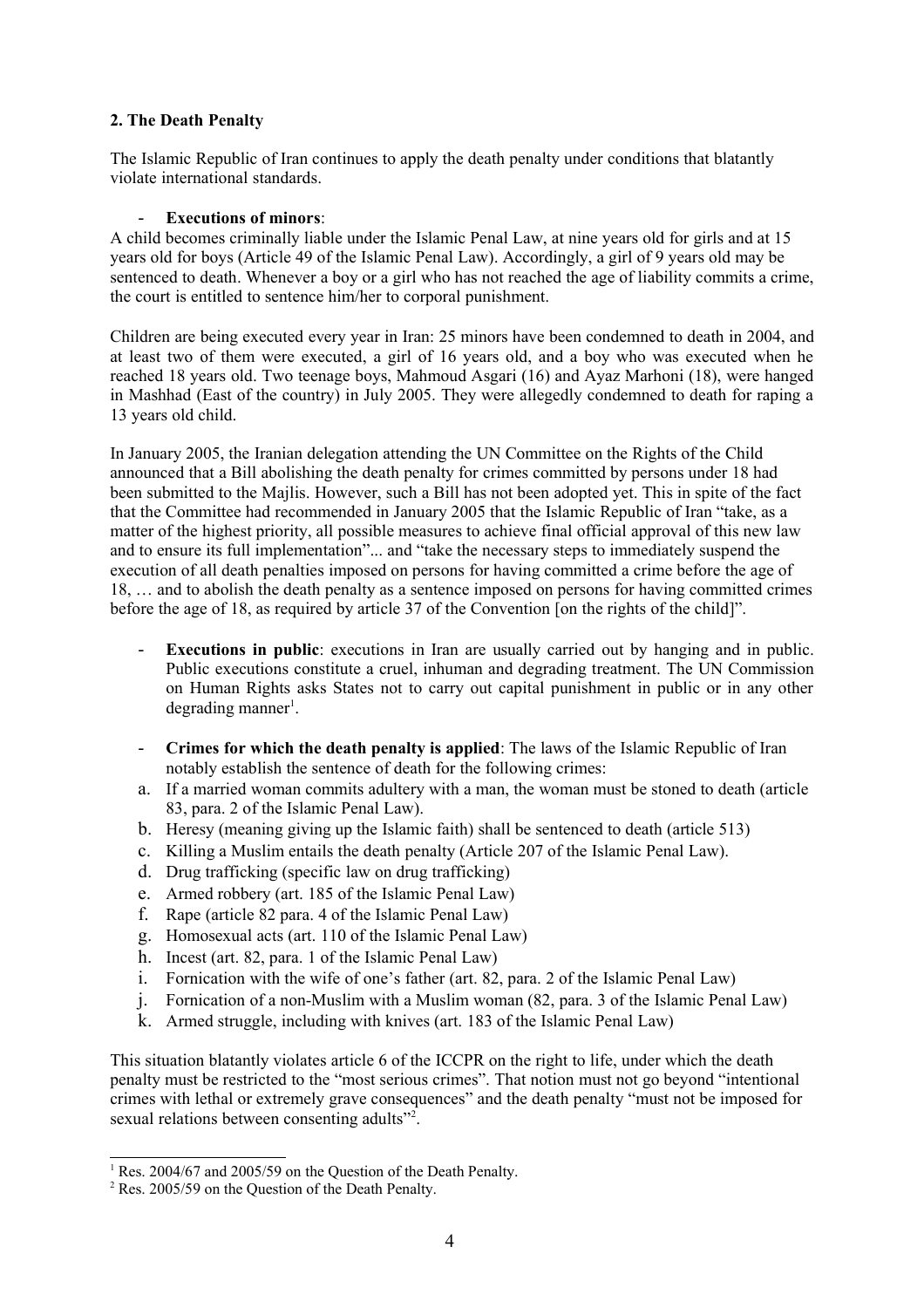**- Lack of Transparency**: the statistics regarding the death sentences and executions are confidential, which makes any assessment difficult. Based on news published in the press, a reliable local source assessed that 179 persons were condemned in 2003 and 81 executed. According to the LDDHI, 159 persons were condemned to death in 2004, and 53 executed during the first six months of 2004. No statistics are available yet concerning the year 2005.

Again, the absence of official statistics on the number of condemnations to death and executions contradicts the UN resolution adopted each year by the UN Commission on Human Rights, which calls upon states that still maintain capital punishment to make such information available to the public.

# **3. The Rights of Minorities**

Ethnic and religious minorities in Iran are victims of discrimination, in law and in practice.

# **a. Kurds**

Kurds are barred from teaching the Kurdish language at schools and face restrictions in publishing Kurdish literature. Kurdish cities are among the least developed in the country with high levels of unemployment.

In July 2005, large protests took place in Iran's northwestern region of Kurdistan, harshly repressed by the authorities. The unrest erupted after security forces killed Shivan Qaderi, a Kurdish opposition activist, on July 9 in the city of Mahabad.

The authorities acknowledged that on the occasion of protests in several cities of Iran's Kurdistan, among which Mahabad, Piranshahr, Sardasht, Saghez, Eshnavieh and Sanandaj, five persons were killed and dozens civilians arrested. Other estimates of the number of civilians dead vary, mentioning between 12 and 20 persons.

In addition, hundreds of civilians have reportedly been injured while several Kurdish activists, journalists and human rights defenders have been arrested. Among them, Mr **Borhan Divangar**, a member of the Saqez Bakery Workers'Union; Ms. **Roya Tolouï**, a women's rights activist (released on bail on 5 October 2005); **Azad Zamani**, a member of the Association for the Defence of Children's Rights.

**Madeh Ahmadi, Ejalal Ghavami et Saïd Saedi**, Kurdish journalists also arrested in July and August 2005, are reportedly still in prison. **Mohammad-Sadigh Kaboudvand**, Director of the weekly Payamkurdistan, was condemned to 18 months in prison in August 2005.

The Iranian authorities did not carry out an independent enquiry in those events, in spite of the fact that the security forces clearly made an excessive use of force against unarmed civilians. Since the July events, a climate of terror is prevailing in Kurdistan, as well as in the Khusistan province (South of Iran).

# b. **Baha'is**

The persecution against the Baha'is based on their faith is clearly on the rise since January 2005. In Tehran and a dozen other localities throughout the country, people were arbitrarily arrested, and subsequently released on bail, sometimes after spending nearly three months in prison.